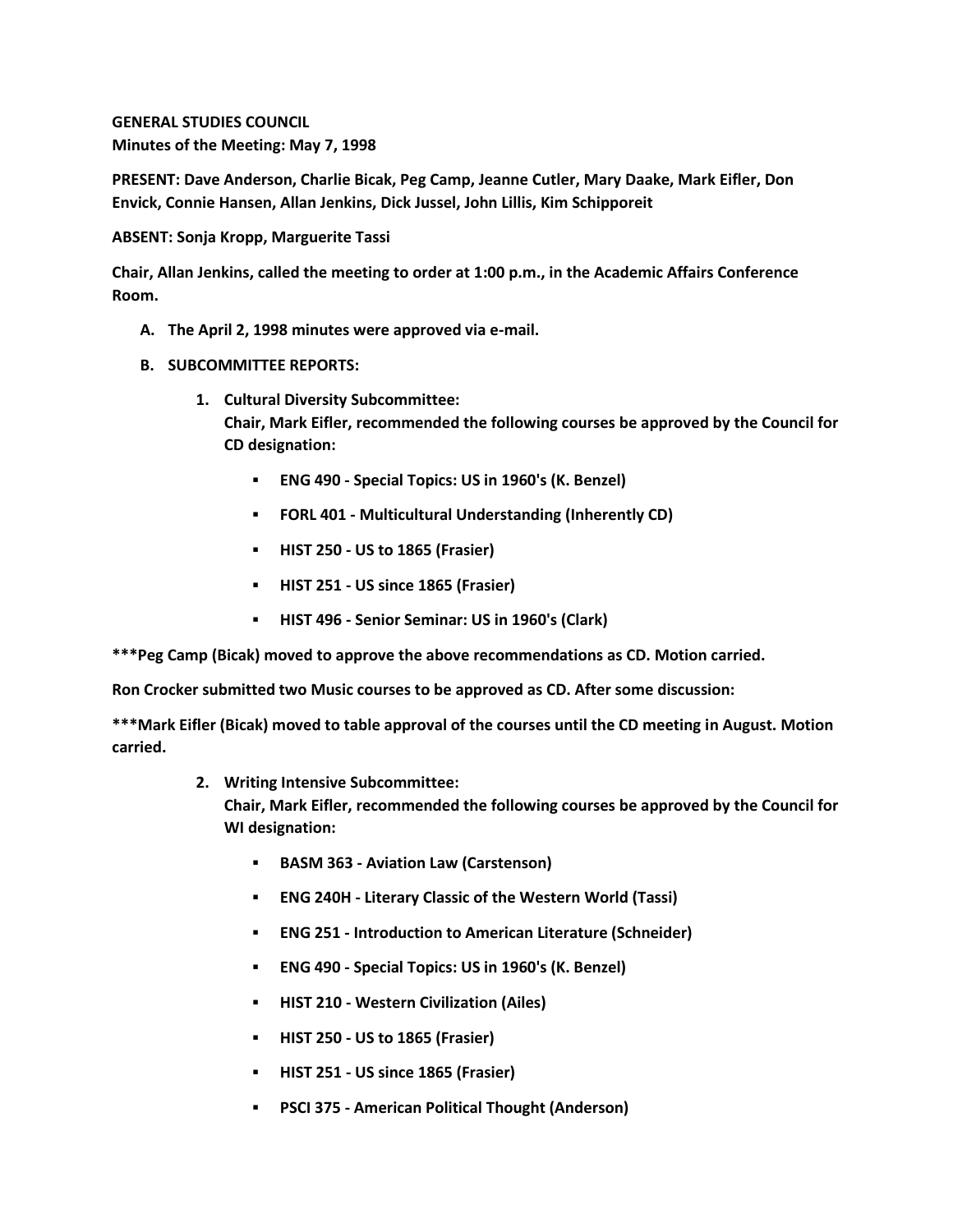- **PSCI 468 - Advanced International Politics (Scott)**
- **SOSC 370 - Social Science of the High School (Frasier)**
- **SOWK 276 - Social Welfare Policies & Services (Younes)**

**\*\*\*Peg Camp (Bicak) moved to approve the above recommendations as WI. Motion carried.** 

**The following course has all of the necessary information except for the syllabus. Eifler will request the syllabus from the instructor. Eifler suggested the Council approve course pending submission of the syllabus.**

**ITEC 408 - Leadership in Business & Technology (Tuttle)**

**\*\*\*Charlie Bicak (Envick) moved to approve the above course as WI pending the collection of the syllabus. Motion carried.** 

**The following course was denied for the WI designation:**

 **PSY 455 - Adolescent Psychology (Eifler would like to discuss the revision process with Krista Forrest.)**

**C.**

- **D. NEW BUSINESS:**
	- **1. Altering CD/WI Process (Eifler): Eifler suggested altering the CD/WI review and approval process. Eifler suggested the review committee consist of two General Studies Council members, one specializing in CD and one in WI. In addition to the two GS members, Jenkins and Schipporeit would also serve on the committee.**

**Eifler stated that Sonja Kropp has agreed to serve on the committee, as well as Jim German if necessary. Eifler suggested Don Envick to serve as the last GS member.**

**Jenkins suggested the council members visit with their College and get opinions on the proposed CD/WI approval process. Faculty involvement will be reduced in the new process.**

**The Council will discuss this issue in the fall.**

**2. Miscellaneous:**

**Jenkins has some concerns about the word usage of "waiver". Jenkins is concerned that "waiver" may be viewed as a convenience, when waivers have never been issued on a convenience basis. However, when granting a waiver, Jenkins uses a course or a combination of courses that are equivalent to one that is CD/WI.** 

**Jenkins stated that the Faculty Senate Ad Hoc capstone courses are currently in place.**

- **E.**
- **F. OLD BUSINESS:**